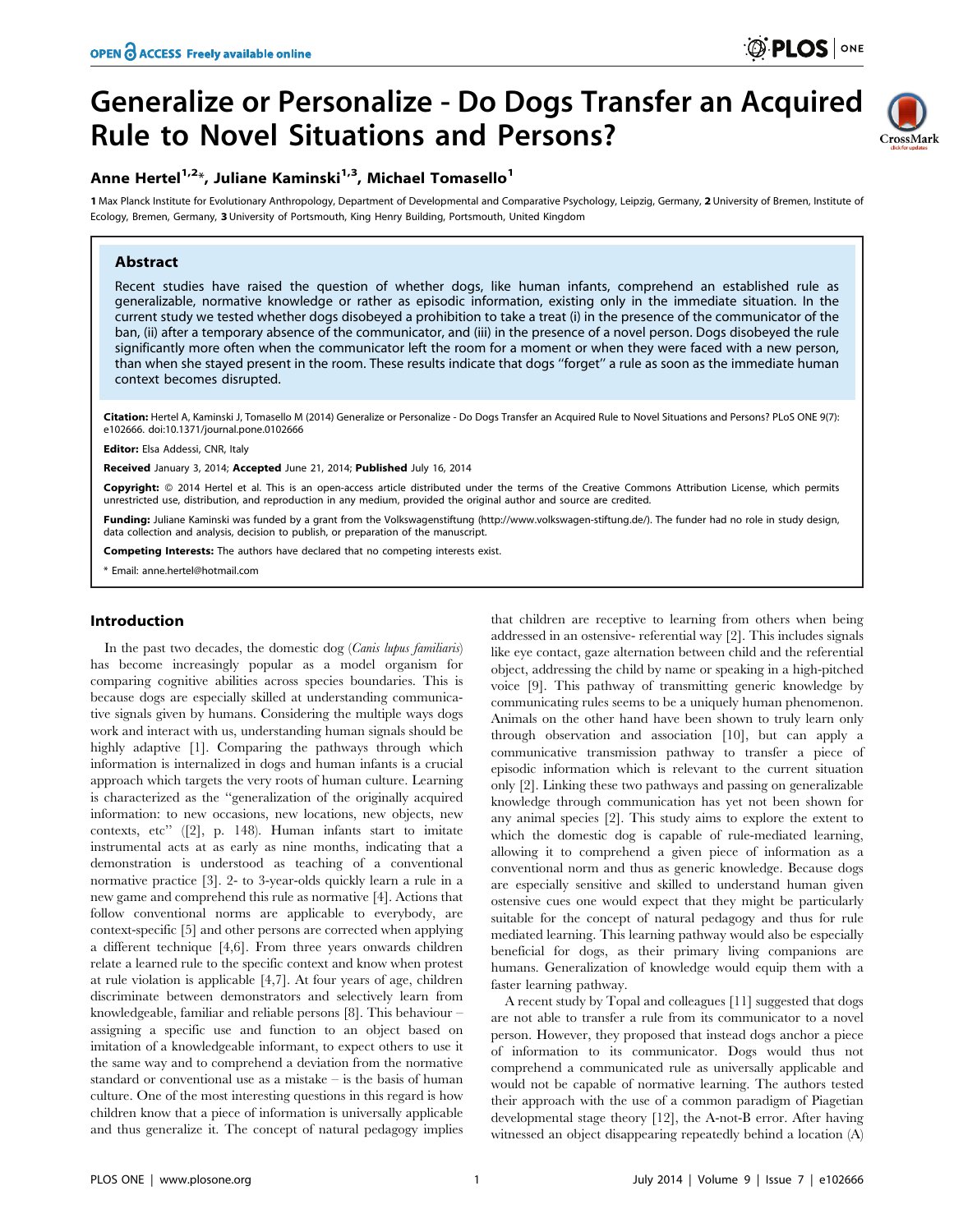and having successfully retrieved it, one-year-old children fail to switch to another location (B) after having witnessed the object disappearing behind the first one. Instead they commit a perseverative search error and keep searching at location A. This paradigm is particularly suitable for testing the effect of communication on learning, as it has been shown that children commit the error significantly more often when it is presented in a communicative way than in a non-communicative or non-social context [13]. Communicative signals while hiding the object repeatedly at location A apparently mislead infants, causing them to understand the demonstration as a teaching lesson and thus the given information as being normative (''this object is always to be found at location A'') rather than episodic knowledge (''this object is now to be found at location A''). Similarly, adult pet dogs were more prone to perseverate when faced with a communicative presentation of the A-not-B task, and the occurrence of the error was substantially reduced when the hiding was presented in a noncommunicative or non-social context [11]. These results suggest that, like in children, communicative cues have a decisive effect on the dogs' responses. However, whether dogs – like human infants – actually interpret the A trials as teaching lessons and comprehend the location of the toy behind screen A as the norm is debatable. To test this, the presenter of the A trials – and thus the communicator of the rule – was replaced by a novel person in the B trials. Children continued to erroneously choose location A when B trials were presented by a novel person [11]. They were therefore generalizing the knowledge to the new situation. Dogs on the other hand searched significantly more often at the correct B location when faced with the new person. Hence dogs apparently did not perceive what they witnessed during demonstrations as being universally applicable. The authors concluded that dogs associate a given piece of information with the person who communicated it. Infants on the other hand readily transferred the information to the new experimenter. This supports the notion that communicating generalizable information is a uniquely human learning path [2,14].

According to this study, the presence of different persons has different effects on the dogs' responses. It does however remain unclear to what extent the interruption of the situation itself, such as leaving the room and returning, affects the observed outcome. Generally, the presence of a demonstrator plays a crucial role in modulating a dog's response. It has also been shown that dogs alter their behaviour according to the attentional state of a human [15,16]. After having witnessed a human forbidding them from taking a piece of food, dogs obeyed the ban when the human was present; if however the person left the room, they ignored or forgot the rule and took the treat. Furthermore, dogs took the food more often when the person was distracted or turned her back to the dog than when she watched the dog. Topal et al. [11] nicely showed that switching people resulted in a switch of behaviour. The authors interpreted this as an indication that dogs do not generalize the observed rule to a new person but instead anchor it to the person presenting the demonstration trials. We argue that there is one aspect which was not controlled for in the study design which could explain the results obtained. This is that leaving the room and coming back itself could reduce the probability of committing the error. If this were true, not committing the error in the presence of a second person could not only be explained by personalization of a rule to the demonstrating person. In fact this would indicate that an acquired rule is comprehended as truly episodic knowledge and loses relevance as soon as another action like for example leaving the room interrupts the situation.

To investigate this idea we tested dogs in a prohibitive setup. Although it is not possible to test whether dogs understand a rule as a normative convention by measuring the amount of intervention behaviour, as is common practice in research with children, we still based our study design on one used by Rakoczy et al. [7]. In this study a rule labelled an action with an object as wrong at one location and as correct at another. Three-year-olds were able to discriminate between the location at which a rule is effective and one at which it is not. In our study there were two possible locations to obtain a reward; one was more favourable than the other one since it was closer to the dog. First we tested how prone dogs were to disobey a rule in the presence of a person who established it. The rule was that it is forbidden to take the favourable nearby location and it was established during demonstration trials. In this control treatment dogs were expected to show that they are in fact able to accept a rule communicated by a demonstrator. In addition we tested whether dogs would show the same response pattern when this person left the room for a brief moment and returned before the dog was allowed to choose and whether dogs would transfer the rule to a novel person. If dogs anchor a piece of information to the communicator we would expect them to choose the preferred location significantly less often when the experimenter stays in the room than when experimenters change. We would also expect dogs to choose the nearby location and thus disobey significantly less often when the same experimenter leaves the room and returns a moment later than when persons change. However, if dogs choose the preferred nearby location more often in this treatment than when the experimenter stays, this would indicate that the leaving process itself has a negative effect on the dogs' memory of the rule.

# Methods

## Ethics Statement

No special permission for use of animals (dogs) in such sociocognitive studies is required in Germany, wherefore IRB approval was not necessary. All procedures were performed in full accordance with German legal regulations and the guidelines for the treatments of animals in behavioral research and teaching of the Association for the Study of Animal Behavior (ASAB) [17]. Dog owners with their dogs participated on a volunteer basis.

### Subjects

In total 47 dogs (Canis lupus familiaris) of various ages and breeds were tested. All subjects lived as pets with their owners in Leipzig, a medium-sized German city. Dogs were recruited from the database of the Max Planck Institute for Evolutionary Anthropology, where their owners had registered and volunteered them for testing. Most dogs had taken part in various studies before but were unfamiliar with the procedures used in this study. Testing took place between 25 June and 7 September 2012. Five dogs had to be excluded from the experiment: four dogs were distracted by the separation from their owner or afraid of the Plexiglas door; one dog was deaf and we decided that he might not perceive the ostensive cueing in the same way as other dogs. Data from 42 dogs were included in an initial analysis, whereupon three more dogs were excluded because they did not display an unambiguous choice behaviour. Thus, data of 39 dogs- 19 males and 20 femaleswere included in the final analysis (see Table S1). The age of these dogs ranged between 8 months and 13 years (mean  $\pm$  SE  $5.69 \pm 0.52$  yrs.).

## Facilities

All tests for this study took place in a room at the Max Planck Institute for Evolutionary Anthropology in Leipzig. The room was empty except for a video camera and the testing equipment, which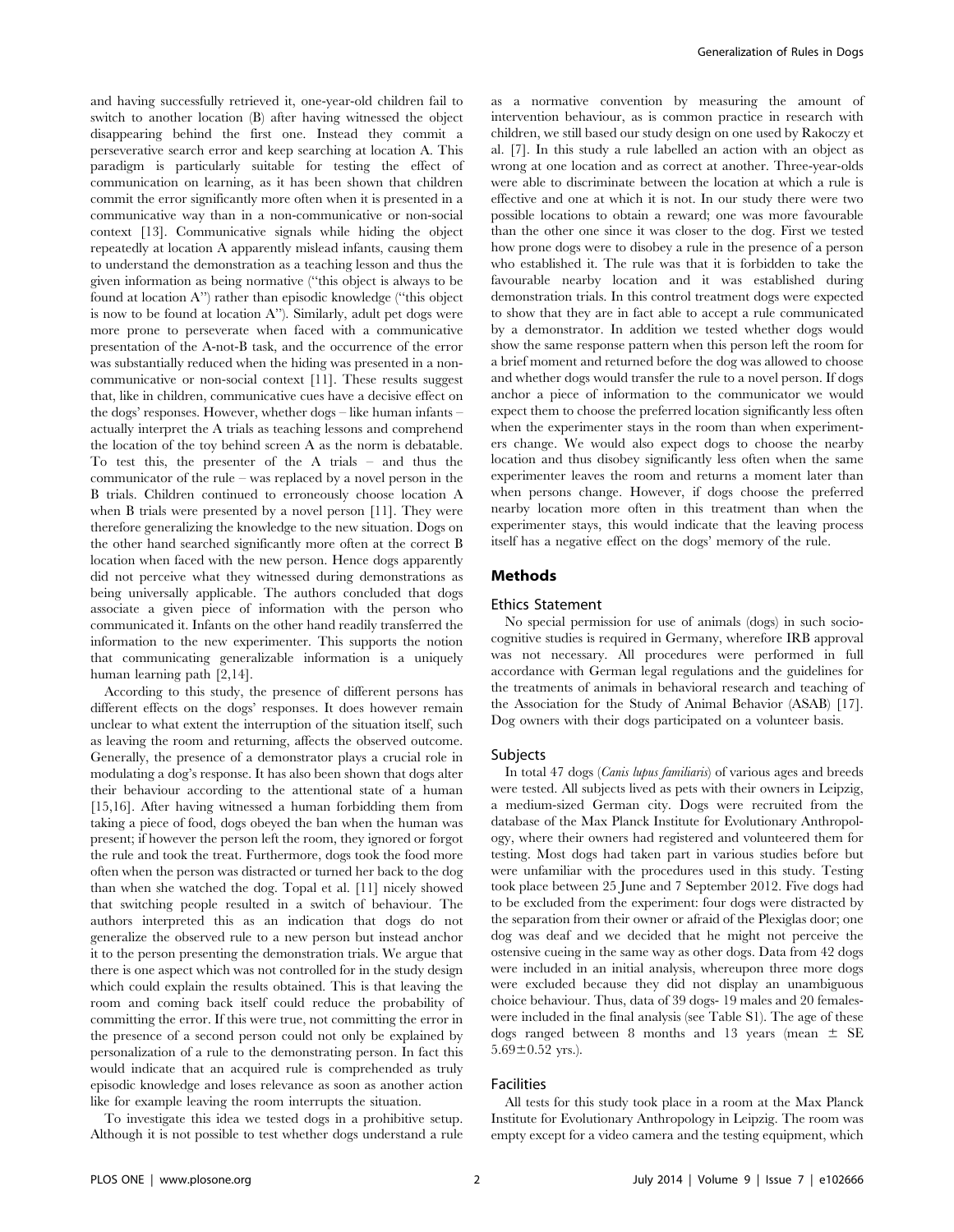included a Plexiglas fence 120 cm in height which served as a retaining device. Dogs were able to observe all actions of the experimenter. There was a door in the middle of the fence which could be opened by a magnetic mechanism from outside of the room.

## Experimental setup

Two open plastic dishes  $(19\times13.5\times2.5$  cm) were placed on the floor. One dish was placed 120 cm and the other 350 cm from the Plexiglas door (Figure 1). The distribution of distant and nearby dishes was diagonal, with the nearby one on the left and the distant one on the right side, or vice versa. Placements on the left- or right-hand side were randomized and counterbalanced across trials within treatments.

#### Procedures

The general idea of the study was to see whether dogs would transfer a rule set up by one person (experimenter 1; E1) to a second person (experimenter 2; E2) if following the rule would mean rejecting a preferred solution. Therefore we used a setup based on prohibition. Dogs became familiar with the setting during pre-training. This was followed by four Preference trials (PT) to see which location (nearby vs. distant) dogs naturally preferred. The rule that it was forbidden to take a treat from the nearby location was established during demonstration trials and repeated before every experimental trial to avoid ceiling effects. Experimental treatments were presented in three distinct blocks. The sequence of these treatments was randomized and counter-



Figure 1. Arrangement of the experimental setup. From the dogs perspective, the two dishes were placed diagonally either (i.) nearby to the right and distant to the left or (ii.) nearby to the left and distant to the right. After baiting, the experimenter positioned herself behind the nearby dish. Dogs were kept behind a translucent retaining device during baiting and rule establishment. doi:10.1371/journal.pone.0102666.g001

balanced across all dogs to control for learning effects (Table 1, Table S1). Each treatment consisted of four trials. In the Stay treatment, E1 was present during the whole time until the dog chose a location; in the Return treatment she left the room for a brief moment before she came back and the dog was allowed to choose; and in the Switch treatment she left and E2 entered the room, in whose presence the dog was able to choose. Between the conditions dogs had a break of 5 minutes. In total, each dog received 4 Preference, and 12 pairs of demonstration and experimental trials. All trials were videotaped.

Pre-training. In the pre-training dogs were familiarized with all four locations from where food could be obtained (left nearby/ distant; right nearby/distant) and also learned to walk through the Plexiglas door comfortably.

Baiting procedure. Regardless of the diagonal arrangement, baiting always started on the left-hand side from the experimenter's perspective. The experimenter stood in front of the dog, showing it the treat and then walked to the location on the left side. Standing behind the dish, she called the name of the dog and said ''Watch it!''. Then, while alternating her gaze between the dog and the dish she placed the treat in the dish, before walking to the location on the right side and repeating the procedure. Baiting was conducted by E1 in all experimental trials.

Preference test. The second experimenter baited both locations. She then left the room without giving any positive or negative cues and the Plexiglas door was opened. The dog could choose freely between the two locations without interference. After having chosen one location the dog was brought back behind the fence. A choice was defined as the dog touching the dish with its muzzle or paw and eating the treat. If a dog did not choose within 30 seconds, the trial was classified as 'no choice'. Dogs were considered not motivated enough if they chose less than three times.

Demonstration trials. Demonstrations served to establish the rule that ''it is forbidden to take food from the nearby location''. E1 therefore claimed ownership of the nearby dish by standing behind it and banning it with ostensive communication. She bent over the dish, guarding it with her hands and saying ''This is mine!'' with a firm voice, accompanied by gaze alternation. Then she stood straight and looked down at the dish. The Plexiglas door opened and the dog was allowed to roam freely through the room. Every approach towards the forbidden dish prompted a sharp ''This is mine!'' and if necessary was hindered by physically guarding the food. If however the dog decided to take the distant dish, no cueing or interference took place. Demonstration phases lasted 30 seconds and were repeated before every experimental trial. Placement of the dishes in the demonstration trials was always the same as in the following trial.

Experimental trials. After the baiting process, E1 stood behind the nearby dish, prohibiting it by saying ''This is mine!''. Dogs were allowed to make one choice only. There were three treatments:

Stay: E1 kept standing behind the forbidden location, looking down at it. After 8 seconds the Plexiglas door opened and the dog was allowed to choose one location.

Return: After having expressed the rule, E1 left the room and returned after 5 seconds without looking at the dog. She stood behind her initial position and looked down at it. The Plexiglas door opened and the dog was allowed to choose.

Switch: E1 left the room after having expressed the rule. After 5 seconds E2 entered and took over her position without giving any communicative cues. The Plexiglas door opened and the dog was allowed to choose in E2's presence.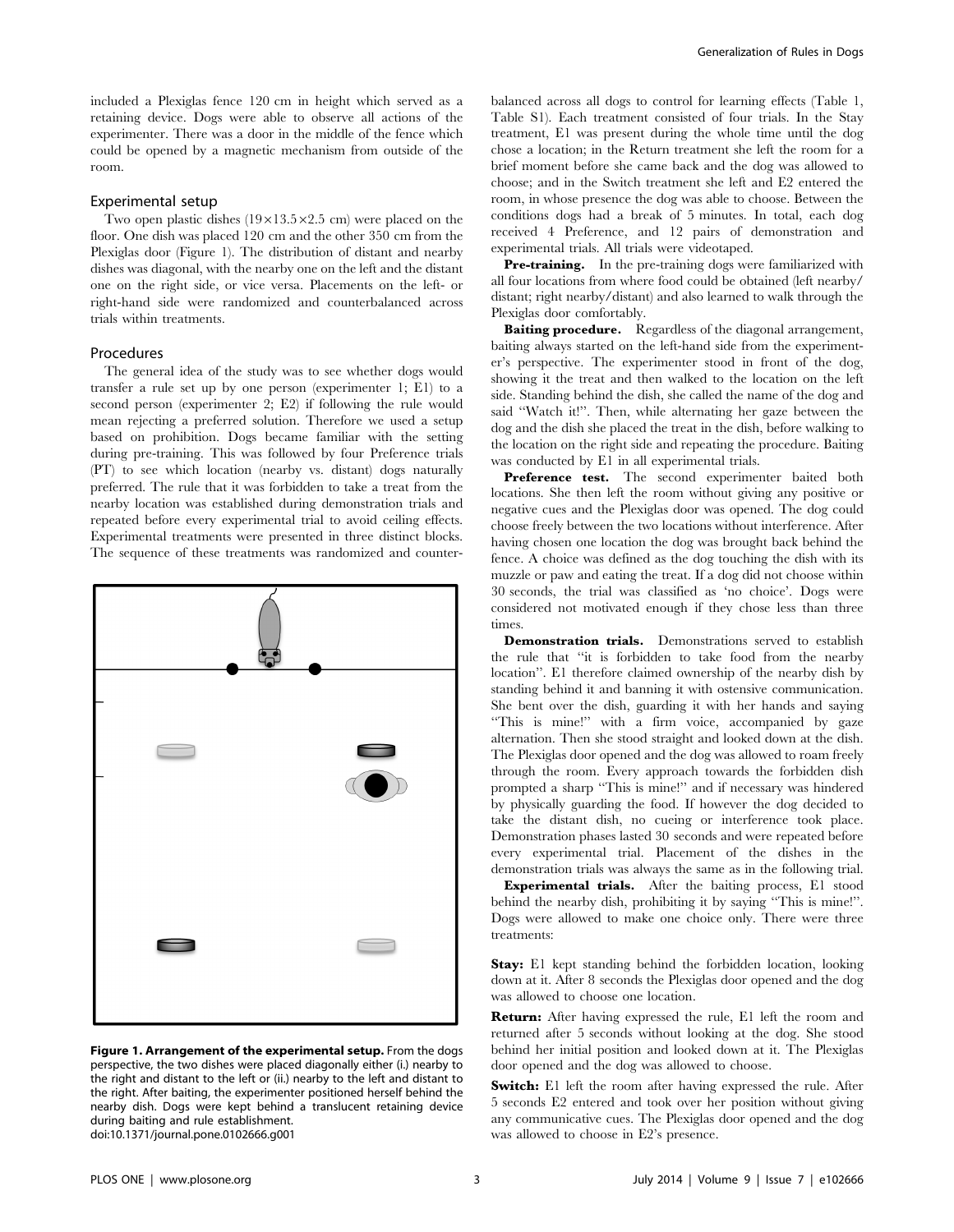Table 1. Sequences in which experimental treatments were presented and respective Order ID; Preference tests (PT) were always carried out prior to the experimental trials.

| Order ID | pos0 | pos1   | pos <sub>2</sub> | pos3   |
|----------|------|--------|------------------|--------|
|          | PT   | Stay   | Return           | Switch |
| 2        | PT   | Stay   | Switch           | Return |
|          | PT   | Return | Stay             | Switch |
| 14       | PT   | Return | Switch           | Stay   |
| 15       | PT   | Switch | Stay             | Return |
| 16       | PT   | Switch | Return           | Stay   |

doi:10.1371/journal.pone.0102666.t001

In the experimental trials dogs were always allowed to take the treat from the location they chose first. There was neither positive nor negative cueing when the dog made its choice. The trial was over after the dogs made a choice or 30 seconds had elapsed.

## Coding

For preference and experimental trials we coded whether dogs took the nearby dish, the distant one or none at all. We also noted whether the choice made was for the left- or right-hand side. A dog's response was scored as ''disobey'' when it took the nearby dish. 20% of all trials were re-coded by a person unfamiliar with the study for reliability analysis. Inter-rater reliability was assessed using a weighted Cohen's Kappa coefficient with squared weights of differences. Reliability between the two coders was excellent (Cohen's Kappa = 0.998, N = 181,  $P<0.001$ ).

## Data analysis

All statistical analyses were computed in R [18]. Initial inspection of data for dogs as a group was used to exclude dogs which displayed an extensive ''no choice'' behaviour. This was defined as not choosing a dish in all four trials of two or more treatments. Inspection of residuals and QQ plots revealed that the data were not normally distributed. A Generalized Linear Mixed Model (GLMM, [19]) was applied using the function lmer of the R package lme4 [20]. Dispersion parameters of all models were examined by dividing the squared sum of the model's residuals by the residuals' degrees of freedom [21]. None of the implemented models were overdispersed. It was analysed if dogs were more prone to display a no choice behaviour in one of the three experimental treatments, at a specific point during the experiment (position 1–3) and the interaction between these two predictors. Dogs received four trials per treatment, wherefore the response variable 'no choice' was distributed between 0 and 4. A binomial distribution with logit link function was assumed. Holm-Bonferroni pairwise comparisons were used to compare treatments.

Following, the dogs' proneness to disobey the rule was analysed. Data were not normally distributed and a GLMM was used. The response variable disobey was always distributed between 0 and 4, for which a binomial error distribution with a logit link function was assumed. The rate to disobey was analysed with regard to treatment, age and sex as fixed effects. Age was z-transformed to a mean of zero and a standard deviation of one. Likelihood ratio tests (R function ANOVA with argument test set to ''Chisq'') were used for model optimisation. P values of the optimal model were Holm- Bonferroni adjusted [22] for pairwise comparisons of the performance between treatments. The significance level for the corrected P values was taken to be 0.05. Exact Wilcoxon signed rank tests were applied to all four treatments to compare the proneness to disobey for dogs as a group to chance probability using the package exactRankTests [23]. To account for the possibility of learning and position effects we ran a model with an interaction term between the three experimental treatments and the position in which they were received as a factor. Because the Preference test was always received in position 0, whereas the other treatments were randomly assigned to positions 1–3, the preference test had to be excluded from this analysis. Pairwise comparisons of the performance within a treatment, between the three possible positions, were implemented and  $P$  values were Holm-Bonferroni adjusted. To visualize these effects, estimates and standard errors from the summary output of the GLMM were back-transformed and multiplied by four, the actual number of trials. This was because in a binomial distribution data are proportionally distributed between 0 and 1. Possible side preferences were examined using a mixed model with binomial distribution and logit link function. Therefore, the total number of choices to the left- and right-hand side was pooled for each subject and the effect of side on the probability of taking a dish evaluated.

# Results

# Analysis of no choice behavior

After a first data examination, three dogs were excluded from further analysis because they did not choose a dish in all four trials of two or more treatments. Although this behavior is in line with obeying the rule we could not exclude the possibility that dogs either did not understand the matter of the experiment or were too intimidated to choose. Results for the 39 remaining dogs are depicted in Figure 2. Out of 156 executed trials, dogs did not choose a dish in 61 trials, which is roughly 40%. In 20 cases a dog did not choose in one out of the four trials. In 5 cases two or three trials were no choice and in 4 cases a dog did not choose a dish in all four trials of one treatment. A mixed model including treatment as an explanatory variable was superior over a reduced model  $(X^2 = 10.078, df = 1, P = 0.003)$ , therefore treatment had a significant effect on the probability that a dog displayed a no choice behavior. Also position had a significant effect (estimate  $= -0.632$ , SE  $= 0.206$ ,  $z = -3.059$ ,  $P = 0.002$ ). The negative estimate indicates that dogs were less likely to display a no choice response at the end of the experiment than at the beginning. Posthoc pairwise comparisons revealed that dogs were significantly more prone not to choose when the experimenter stayed in the room than when experimenters switched  $(P=0.002)$ . They were also less prone not to choose when the experimenter left and returned than when she stayed  $(P=0.012)$ . There were no significant differences in the probability not to choose a dish between the Return and the Switch treatment  $(P=0.607)$ . No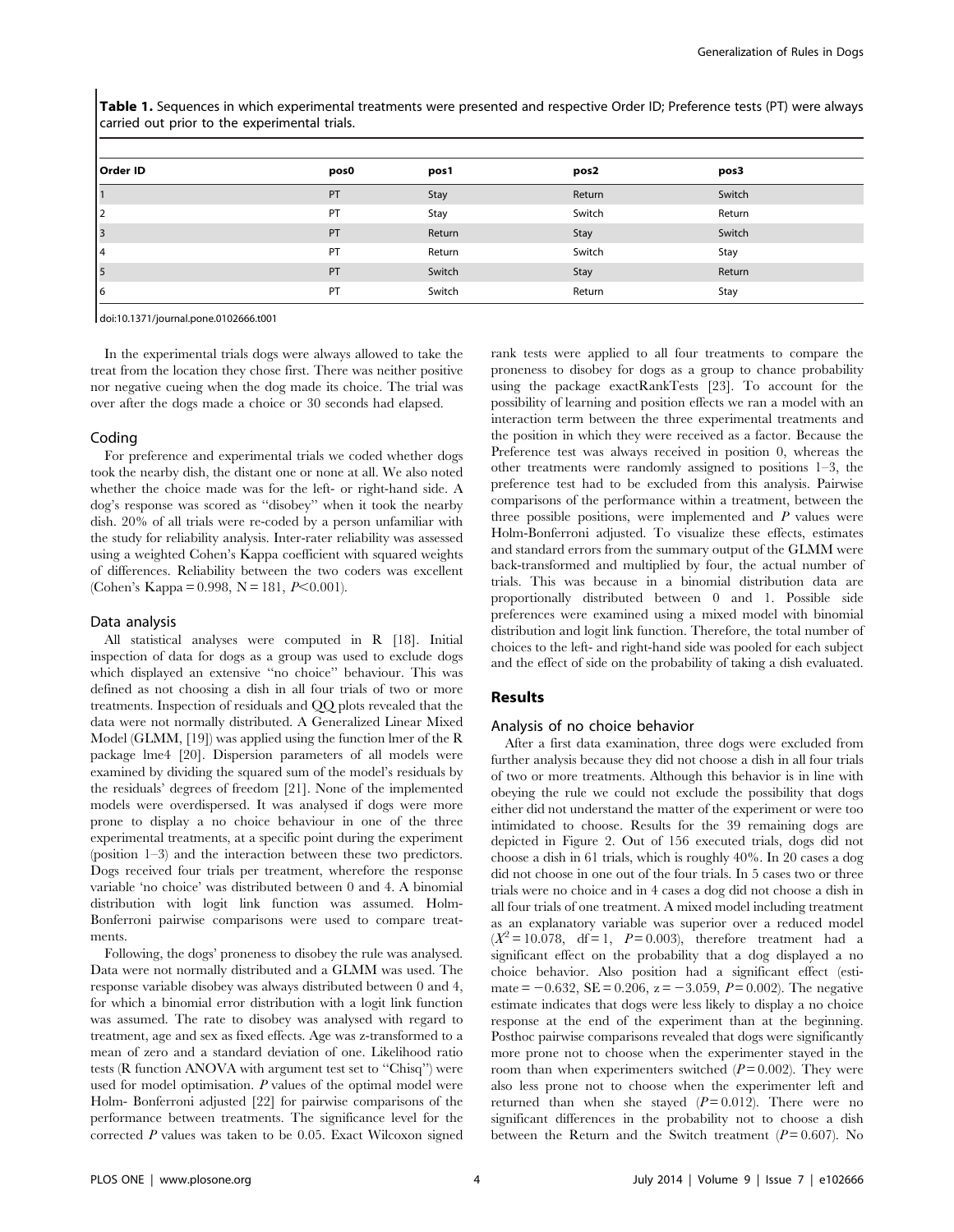

Figure 2. Choice behaviour for dogs as a group. Mean  $(\pm SE)$ number of trials in which dogs chose the nearby dish and thus disobeyed the ban, chose the hind dish or did not choose ( $N = 39$ ). Choices are displayed for the Preference test (PT), when the experimenter stayed (Stay), left and returned (Return) or experimenters switched (Switch). doi:10.1371/journal.pone.0102666.g002

significant effect of the interaction between treatment and position on the probability not to choose was found  $(X^2 = 4.626, df = 2,$ 

#### Treatment effects on a dogs probability to disobey

 $P = 0.099$ ).

A GLMM revealed no significant effect of the sex of a dog on its probability to disobey ( $z = 1.429$ ,  $P = 0.153$ ). Age however did have an effect. With increasing age dogs were more prone to choose the forbidden dish (estimate  $= 0.532$ ,  $SE = 0.229$ ,  $z = 2.325$ ,  $P = 0.02$ ). Treatment had a highly significant effect on the dogs' responses, indicating that the probability to disobey the rule varied with the testing situation (Figure 3). A model including age and treatment revealed a superior fit over a reduced model without treatment  $(X^2 = 96.187, df = 3, P < 0.001)$ .

Post-hoc pairwise comparisons between treatments revealed significant effects for all treatment comparisons. The probability to take the nearby dish was significantly lower in all three experimental treatments compared to the Preference test (PT - Stay:  $P<0.001$ , PT - Return:  $P<0.001$ , PT - Switch:  $P<0.001$ ). Dogs disobeyed the ban significantly less often when E1 stayed in the room than when she left for a moment and returned (Stay – Return:  $P = 0.003$ ) and or when experimenters switched (Stay – Switch:  $P<0.001$ ). Also, the dogs took the nearby dish significantly more often and thus disobeyed the rule when the experimenter was replaced by another person than when the same person returned (Return – Switch:  $P = 0.031$ ) (Table 2).

Performances of dogs as a group in each of the four treatments were compared against chance probability using Wilcoxon signed rank test. 69% of dogs chose the nearby dish three or four times during the Preference test, while 28% chose it in two trials and 3% only once (Figure 3). Therefore dogs as a group showed a preference for the nearby dish significantly above chance probability (Wilcoxon signed rank test: Tplus =  $400.5$ , N =  $28$ ,  $P<0.001$ ; mean correct 3.128). When confronted with the rule not to take the preferred nearby dish and in presence of the rule communicator, dogs chose the nearby dish and thus disobeyed significantly below chance level (Tplus = 380,  $N = 31$ ,  $P = 0.006$ ; mean correct 1.282). Now, only 17% of dogs took the nearby dish either 3 or 4 times, while 19% disobeyed twice and 62% only once or not at all. In both the Return and Switch treatments this effect vanished and dogs chose the nearby dish at chance level (Return: Tplus = 207,  $N = 27$ ,  $P = 0.673$ ; mean correct = 1.872, Switch: Tplus = 225,  $N = 27$ ,  $P = 0.366$ ; mean correct = 2.282). However, in the Return 31% of dogs chose the nearby dish three or four times, while 31% performed at chance and 38% chose it once or not at all. By contrast, in the Switch treatment 46% of dogs chose the nearby dish three or four times, 31% twice and 23% once or not at all (Figure 3).

## Order effects on the probability to disobey

We found a significant effect of the position in which a treatment was received on the dogs probability to disobey. A model including the interaction term between treatment and position was superior over a reduced model without the interaction ( $X^2$  = 11.148, df = 4, P = 0.025; Figure 4). Bonferronicorrected post-hoc pairwise comparisons revealed that the probability to disobey did not differ significantly between the three possible positions in the Stay and Switch treatments. Thus the effect was solely based on the Return treatment. When E1 left the room and returned, dogs disobeyed significantly more often when this was their first experience than when they received this treatment last  $(P<0.001)$ . They also disobeyed more often, although not significantly so, when the treatment was received first compared to second  $(P=0.071)$  or second compared to last  $(P=0.071)$ . Experience therefore increased the probability not to disobey significantly in this treatment. Sex  $(z = -1.164 P = 0.245)$ and age  $(z = -1.053, P = 0.292)$  did not have a significant effect on the probability to disobey in this model and where thus stepwise eliminated.

## Side effects

Dishes were distributed in a counterbalanced way to the left and right in all treatments, meaning no differences were expected in terms of dishes being taken on the left or the right – regardless of their being placed closer or farther away. Nevertheless, side had a significant effect on the probability of taking a dish. Dogs took a dish placed on the right side significantly more often than one on the left side ( $\beta$  = 1.25, SE = 0.139,  $z$  = -9.008, P<0.001).

# Discussion

In our experiment we confronted dogs with a rule and tested how prone they were to disobey it in the presence of the communicator of the rule, after an interruption of the situation and in the presence of a novel person. When a preferred choice was prohibited most dogs did not disobey this rule if the person who expressed the rule stayed present in the room whereas when experimenters switched, they disobeyed significantly more often. The rule was however not erased entirely, as dogs chose the nearby dish still significantly less often than when they had the free choice. These results are in line with an earlier study on generalization in dogs [11]. We agree with Topal et al. that the overall similarity of the test situation carries enough cues to trigger an intermediate response pattern. Dogs therefore do generalize what they have learned during demonstrations to some extent to the new situation or person. Our main concern however was to examine the true effect of the experimenters' personality and the leaving process itself on the generalization of a rule. We proposed that a communicated rule might not so much be anchored to its communicator but that the information provided is in fact comprehended as existing only in the specific situation. The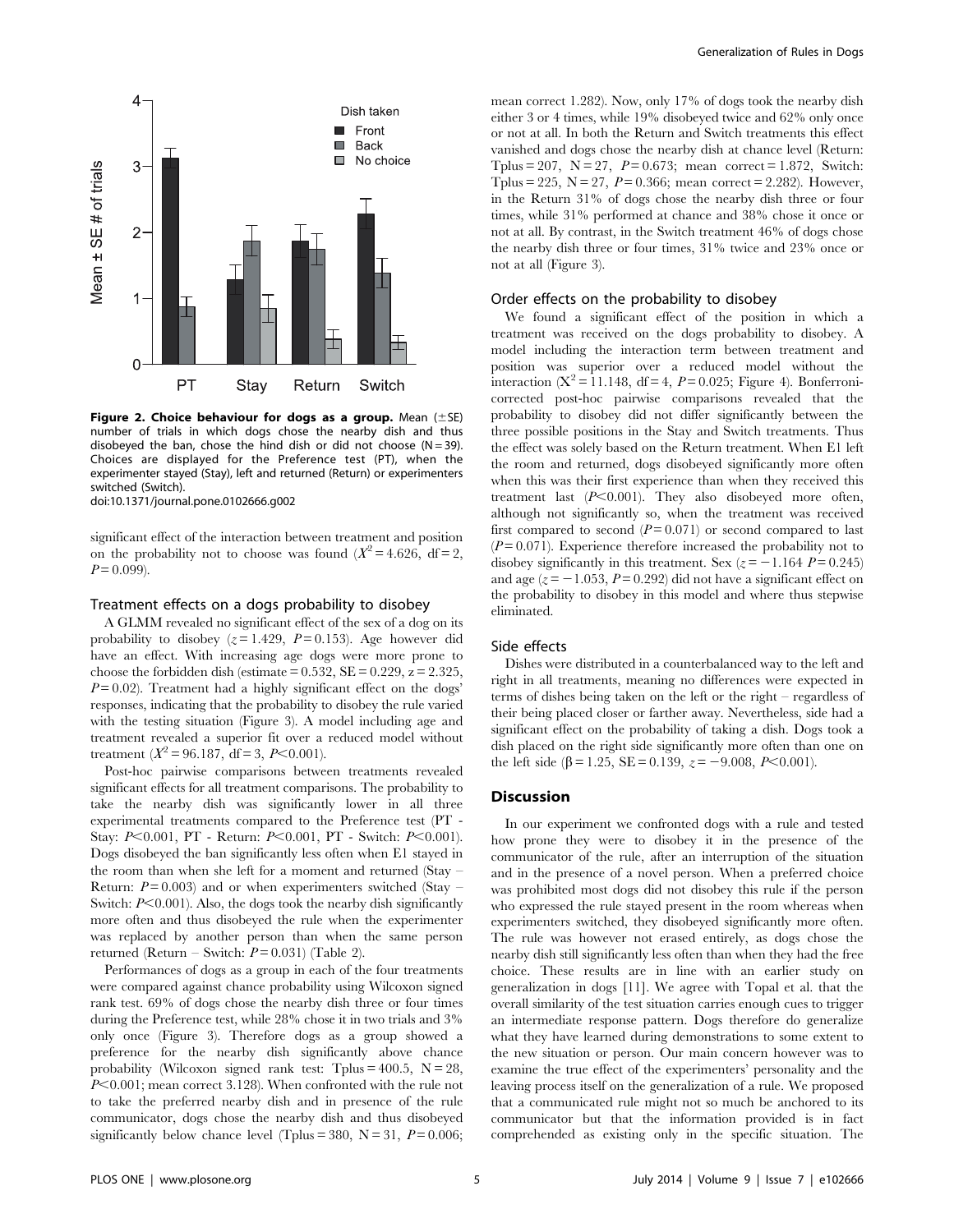

Figure 3. Variability of the dogs proneness to disobey in the four treatment situations. Displayed are the proportions of dogs that disobeyed the rule 0, 1, 2, 3 or 4 out of four received trials. Results are displayed separately for the Preference test (PT), when the experimenter stayed (Stay), left and returned (Return) or experimenters switched (Switch).  $N = 39$ . doi:10.1371/journal.pone.0102666.g003

results of our study support this hypothesis to some extent. When the situation was interrupted, i.e. the demonstrating person left the room and returned a moment later, the dogs' performance was intermediate to their performance in the Stay and Switch treatments and differed significantly from both of them. This is an indication that the personality of the experimenter is not the sole factor for disobeying the rule. We conclude that dogs were prone to reject the rule and disobey as soon as the situation was interrupted by the rule communicator's leaving. Dogs disobeyed significantly less often when the rule communicator returned compared to when a new person returned. We attribute this effect to learning by repetition. We found a significant interaction between position and experimental treatment. This effect was limited to the Return treatment. The later this treatment was received, the less prone dogs were to disobey the rule. Thus the link between the rule and its communicator possibly became stronger in the course of the experiment. The response pattern observed for dogs as a group in the Stay and Switch treatments was not affected by presentational order and therefore irrespective of repetitive learning. We therefore furthermore conclude that the rule not to take the nearby dish was understood by the dogs right from the beginning, as we did not find any position effects in these treatments. In the Return treatment on the other hand, the dogs' responses indeed depended on the number of conditions received

so far. For inexperienced dogs, the leaving process apparently weakened the importance of the prohibition that had just been established and most of them disobeyed the rule by choosing the preferred nearby dish. Additionally, the repositioning of E1 behind the close location could have had an erroneous attracting effect. Although the communicative intent was a negative one, the nearby dish could have been made more salient through local enhancement [24]. Thus inexperienced dogs might consider the rule as less important when its communicator leaves the room or misinterpret the posture of the returning person as local enhancement and thus a new imperative upon which to act. The same mechanisms could be responsible for the dogs response pattern in the Switch treatment with the difference that here performance did not improve over time. The later the Return treatment was received, the less prone dogs were to disobey and the performance of subjects improved over time. We therefore conclude that dogs do not spontaneously anchor a rule to its communicator but that they will do so based on learning by repetition. As we did not focus on learning by repetition but on spontaneous rule mediated learning, position effects must be taken into account when interpreting the results of the Return treatment.

One problem of our study was that dogs did not choose a dish in 40% of all trials. Not choosing is in line with obeying the rule because dogs did not decide on the nearby dish. Still it cannot be

Table 2. Pairwise comparisons of the probability to disobey between experimental treatments.

|                  | <b>PT</b>    | Stay         | Return   |
|------------------|--------------|--------------|----------|
| Stay             | $<$ 0.001*** | $\sim$       | $\sim$   |
| Return<br>Switch | $<$ 0.001*** | $0.003**$    | $\sim$   |
|                  | $<$ 0.001*** | $<$ 0.001*** | $0.033*$ |

P values of the between Treatment Post- hoc pairwise comparisons were Holm- Bonferroni adjusted; a significance level of 0.05 is assumed. doi:10.1371/journal.pone.0102666.t002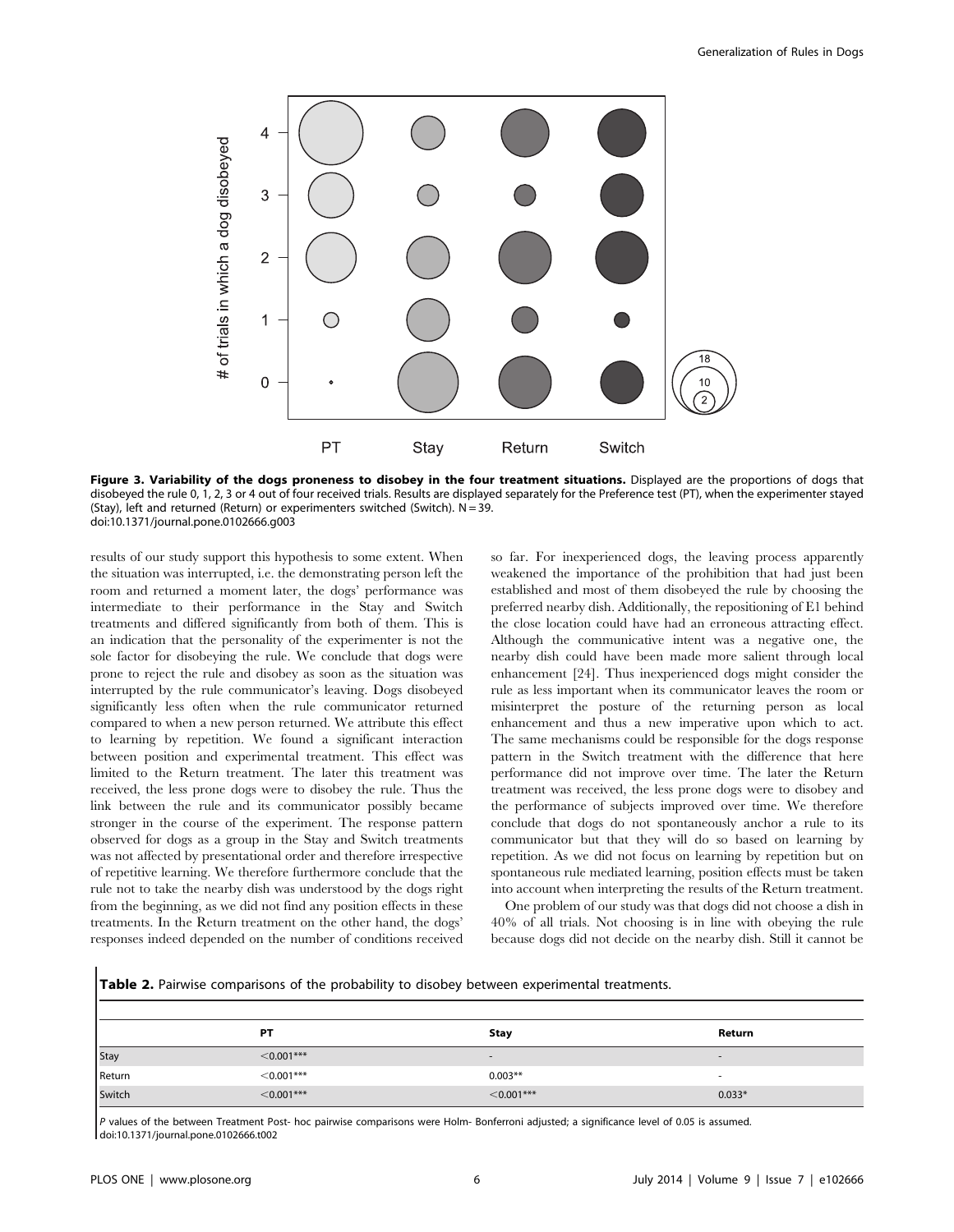

Figure 4. Effect of position in which each treatment was received on the probability to disobey the rule. Bars are based on back transformed estimates and SE of the corresponding GLMM on order effects and are therefore corrected for inter-individual variation. Displayed are estimated  $(\pm$ SE) number of trials in which dogs disobeyed the rule for the three experimental treatments with respect to position (1–3) in which the treatment was received. Each dog received all three treatments but each only in one position.  $N_{\text{per}}$  $t$ reatment  $=$  39.

doi:10.1371/journal.pone.0102666.g004

ruled out that dogs might have been too intimidated by the prohibition to choose. Not choosing also occurred significantly more often in the Stay treatment compared to the Return or Switch treatments. This is also what we expected as the prohibition should be strongest in presence of its communicator. We excluded three dogs from further analysis because they displayed an extensive no choice behaviour and it was not clear if they understood the purpose of our experiment. Also dogs were more prone not to choose a dish at the beginning of the experiment compared to the end. This could be because dogs were surprised by the prohibition and forgot about the existence of the hind dish. It is also possible that they were more intimidated when the rule was just established. By analysing the dogs proneness to disobey a rule, which was an unambiguous choice of the nearby dish, we avoid potential misinterpretation of the no choice trials.

Placement of dishes was counterbalanced to the left and right, still the side on which a dish was placed did have an effect on the probability of being chosen. Dogs were more prone to select a dish on the right hand side. There is evidence from the literature that children understand a location as an episodic feature which can change rather than a generalizable one [2]. Contrary to this, Rakozcy et al. [7] used location as a tool to test whether children understand context-relativity of a rule. In fact three-year-olds successfully discriminated between where a rule applied and where it did not. Also Dumas [25] and Ashton and De Lillo [26] showed that for dogs, location is an extremely salient cue. In the study at

## References

1. Brauer J, Kaminski J, Riedel J, Call J, Tomasello M (2006) Making inferences about the location of hidden food: Social dog, causal ape. Journal of Comparative Psychology 120: 38–47.

hand, side had an effect which however did not override treatment effects.

Earlier studies have shown that dogs are sensitive to the attentional state of humans [15,16]. The study presented here is the first to evaluate dogs' reactions to temporary inattentiveness of humans. Our results show that dogs revoked a rule as soon as the communicator was temporarily absent and inattentive. They only anchored it to the communicator after extensive repetitions. It remains unclear whether an interruption made the dogs regard the rule about not taking the nearby dish as invalid or whether they misinterpreted the posture of the returning person behind this dish as local enhancement and therefore a new imperative upon which to act. Dogs were prone to reject the rule as soon as the immediate situation was disrupted, and even more so when the rule communicator was substituted by a novel person. This is consistent with the findings of Topal et al. [11].

Although through domestication dogs have evolved unique skills to understand and communicate with humans [27,28], transferring conventional knowledge through communication rather than association or observation still seems to be a uniquely human strategy [2,26]. An earlier study showed that dogs regard a rule as being valid in the presence of its communicator but do not generalize it to novel persons [11]. Based on the results of our study we object to the conclusion of Topal et al. [11] that dogs associate a rule with the communicator and likewise suggest that they attach it to the immediate situation. We conclude that dogs are not able to learn through communicating rules. This is different from young infants, who readily conceive communicated information as conventional and transferable to new contexts and persons, which can be derived from the fact that they correct others who apply an approach that differs from the convention [2,4,5]. In line with these findings, Ashton and De Lillo [26] found rudiments that dogs can comprehend communicated information and rule mediated learning in a spatial search task to some extent but this could not replace associatively learned knowledge. The study at hand adds further insight into the processes of learning in dogs.

## Supporting Information

Table S1 List of all dogs included in the analysis. Information about sex, age, breed and the order in which a dog was tested are provided. (XLSX)

### Acknowledgments

We thank all the dog owners, without whom this study would not have been possible. We also thank Roger Mundry and Thomas Hoffmeister for statistical advice and Christina Wolf, Ulrike Kachel, Katrin Schumann, Caroline Koegler and Anne Schaffrath for help with data collection and reliability coding.

## Author Contributions

Conceived and designed the experiments: AH JK MT. Performed the experiments: AH. Analyzed the data: AH JK MT. Wrote the paper: AH JK MT.

3. Carpenter M, Nagell K, Tomasello M (1998) Social cognition, joint attention, and communicative competence from 9 to 15 months of age. Monographs of the Society for Research in Child Development 63: V-143.